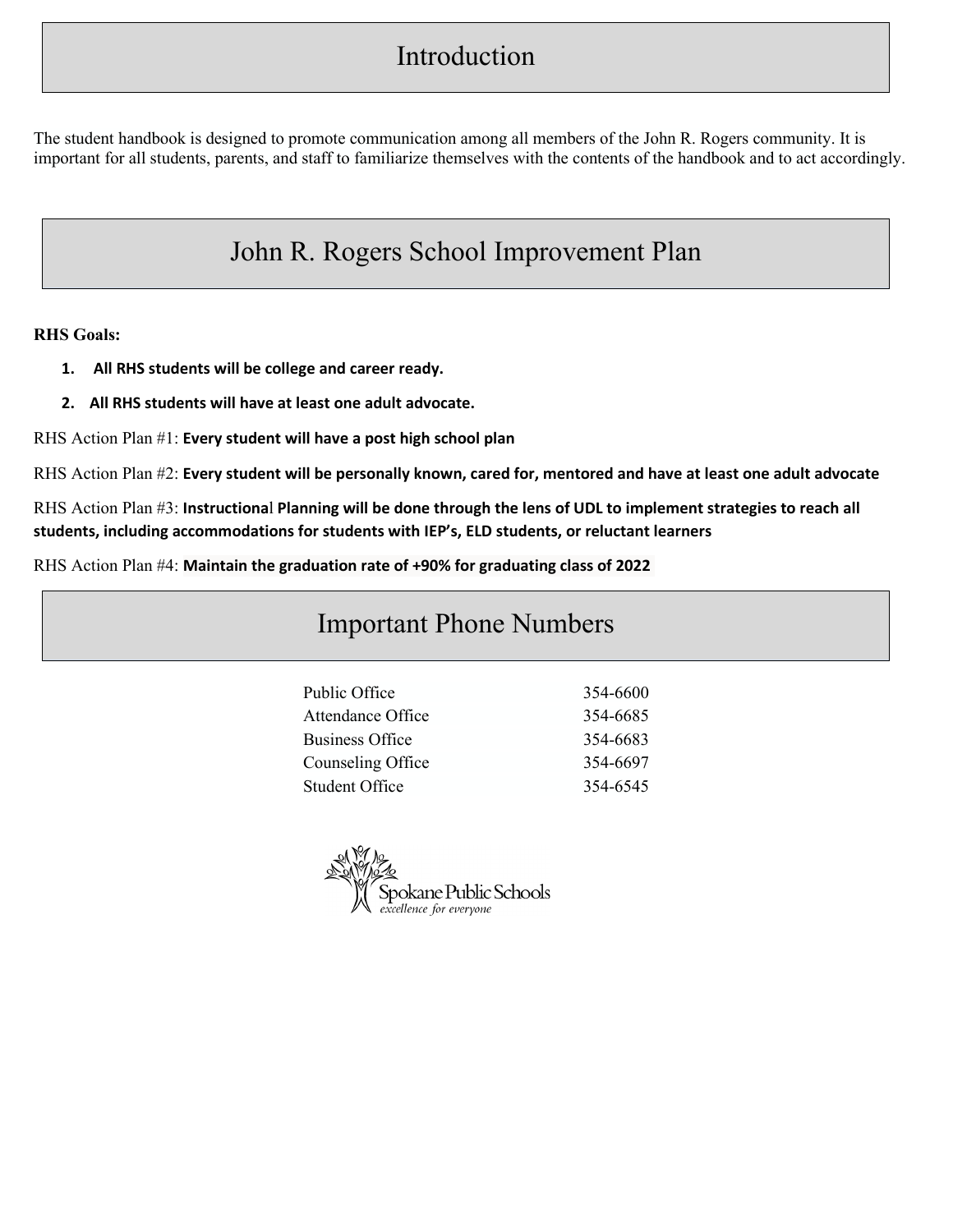Spokane Public Schools complies with all federal and state rules and regulations and does not discriminate on the basis of age, sex, marital status, race, color, creed, religion, national origin, the presence of any sensory, mental, or physical disability, or the use of a trained dog guide or service animal by a person with a disability, sexual orientation including gender expression or identity, or honorably discharged veteran or military status. This holds true for all students who are interested in participating in educational programs and/or extracurricular school activities, and provides equal access to the Boy Scouts and other designated youth groups. Inquiries regarding compliance and/or grievance procedures may be directed to the school district's Title IX/Staff Civil Rights Officer, ADA Officer and/or Harassment, Intimidation, Bullying (HIB)/Student Civil Rights/504 Compliance Officer. Title IX/Staff Civil Rights Officer, Dr. Linda McDermott (509) 354-7318 • Harassment, Intimidation, Bulling HIB/Student Civil Rights Officer, Dr. Adam Swinyard 354-5901 • 504 Compliance Officer, Gwen Harris 354-7254 • ADA Officer, Dr. Linda McDermott (509) 354-7318 • Affirmative Action Officer, • Equal Opportunity Officer, Ramon Alvarez, (509) 354-7344 • 200 N. Bernard Street, Spokane, WA 99201-0282.

# Academics

#### **Grading, Progress Reports, & Report Cards**

There are two ways student grades are tracked – mid-term progress reports and report cards.

- 1. Mid-term progress reports are meant to show current progress and motivate students to work hard and complete the term.
- 2. Report cards are given at the end of each quarter and semester. These grades are stored as a part of the students' permanent record.
- 3. Semester grades are posted to the transcript.

Parents are encouraged to contact teachers directly or through email as achievement concerns arise.

The Spokane School District adopted an 11 point grading scale (+) and (-) grading scale in 2015-2016. Below is the new grading scale.

| Percentage | <b>Letter Grade</b> | <b>Grade Point</b> |
|------------|---------------------|--------------------|
| $93 - 100$ | A                   | 4.0                |
| $90 - 92$  | $A-$                | 3.7                |
| $87 - 89$  | $B+$                | 3.3                |
| $83 - 86$  | B                   | 3.0                |
| $80 - 82$  | $B-$                | 2.7                |
| $77 - 79$  | $C+$                | 2.3                |
| $73 - 76$  | C                   | 2.0                |
| $70 - 72$  | $C-$                | 1.7                |
| $67 - 69$  | $D+$                | 1.3                |
| $60 - 66$  | D                   | 1.0                |
| Below 60   | F                   | 0                  |

## **Weighted Grade Class Rank Information**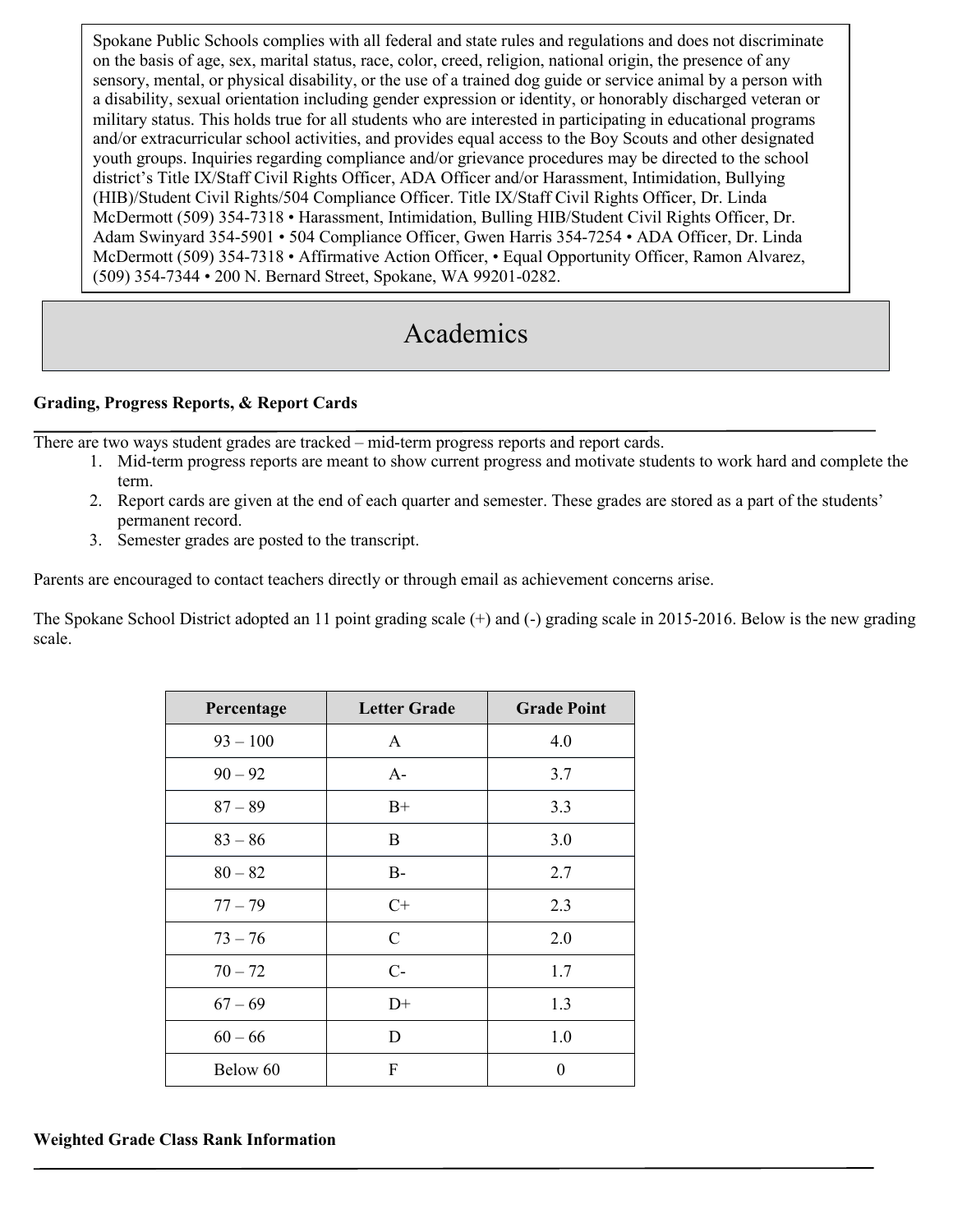Weighted grading will be used to determine class rank only and will not affect a student's official cumulative Grade Point Average (GPA) as outlined by WAC 392-415-540. Class rank is not part of the Washington State official transcript and is a local decision.

Many colleges, universities, and scholarship programs, however, ask for class rank on their applications. Spokane Public School employees providing class rank to outside organizations will use the weighted class rank.

Spokane Public Schools will use quality points so that the rank will reflect the rigor of classes taken.

# **AP= 1 quality point**

# **Honors= 5 quality point.**

Advanced course options: The Board of Directors recommends that students, families, and counselors work together to make decision about which advanced course are taken. The goal is an appropriately balanced schedule that takes into account individual student interests and strengths.

Valedictorians at John R. Rogers are determined by the top 3% of students in the graduation class. Weighted grades are used to determine RHS Valedictorians.

#### **Graduation Requirements**

To have a College and Career Ready Transcript that includes Career Pathways, Rogers strongly recommends that you exceed the minimum required courses and take classes that will help you to prepare for your post-high school experience. See the chart below for the required courses and our recommended courses.

| Requirement                                                                                 | <b>Expected Course Plan</b> | <b>Required Credits</b><br><b>Class of 2019 and 2020</b> | <b>Required Credits</b><br><b>Class of 2021 and Beyond</b> |
|---------------------------------------------------------------------------------------------|-----------------------------|----------------------------------------------------------|------------------------------------------------------------|
| Math*                                                                                       | 4.0                         | 3.0                                                      | 3.0                                                        |
| English                                                                                     | 4.0                         | 4.0                                                      | 4.0                                                        |
| <b>Social Studies</b>                                                                       | 3.0                         | 3.0                                                      | 3.0                                                        |
| Science                                                                                     | 4.0                         | 3.0                                                      | 3.0                                                        |
| Career & Technical                                                                          | 1.0                         | 1.0                                                      | 1.0                                                        |
| Fitness                                                                                     | 1.5                         | 1.5                                                      | 1.5                                                        |
| Health                                                                                      | 0.5                         | 0.5                                                      | 0.5                                                        |
| Fine Arts (One Credit can be a<br>Personalized Pathway Course)                              | 2.0                         | 1.0                                                      | 2.0                                                        |
| World Language~ OR Two<br>Personalized Pathway Courses                                      | 2.0                         | 0.0                                                      | 2.0                                                        |
| Electives                                                                                   | 2.0                         | 5.0                                                      | 4.0                                                        |
| <b>TOTAL MINIMUM</b><br>$\mathbf{r}$ , $\mathbf{r}$ , $\mathbf{r}$ , $\mathbf{r}$<br>$\sim$ | 24.0                        | 22.0                                                     | 24.0                                                       |

**Additional Requirements**

In addition to the credit requirements, students must complete the following: 1) A High School and Beyond Plan 2) Pass all required State Testing (for further information see the Testing Information)

*Note*: Rogers High School expects all students to enroll in six (6) classes every semester and take four (4) years of high school math and science. For additional information please check with your counselor and/or see: [http://www.spokaneschools.org/parents.](http://www.spokaneschools.org/parents)

#### **Withdrawal from Class**

- All class changes must be approved by counselor and/or administration.
- Extenuating circumstances will be dealt with on an individual basis.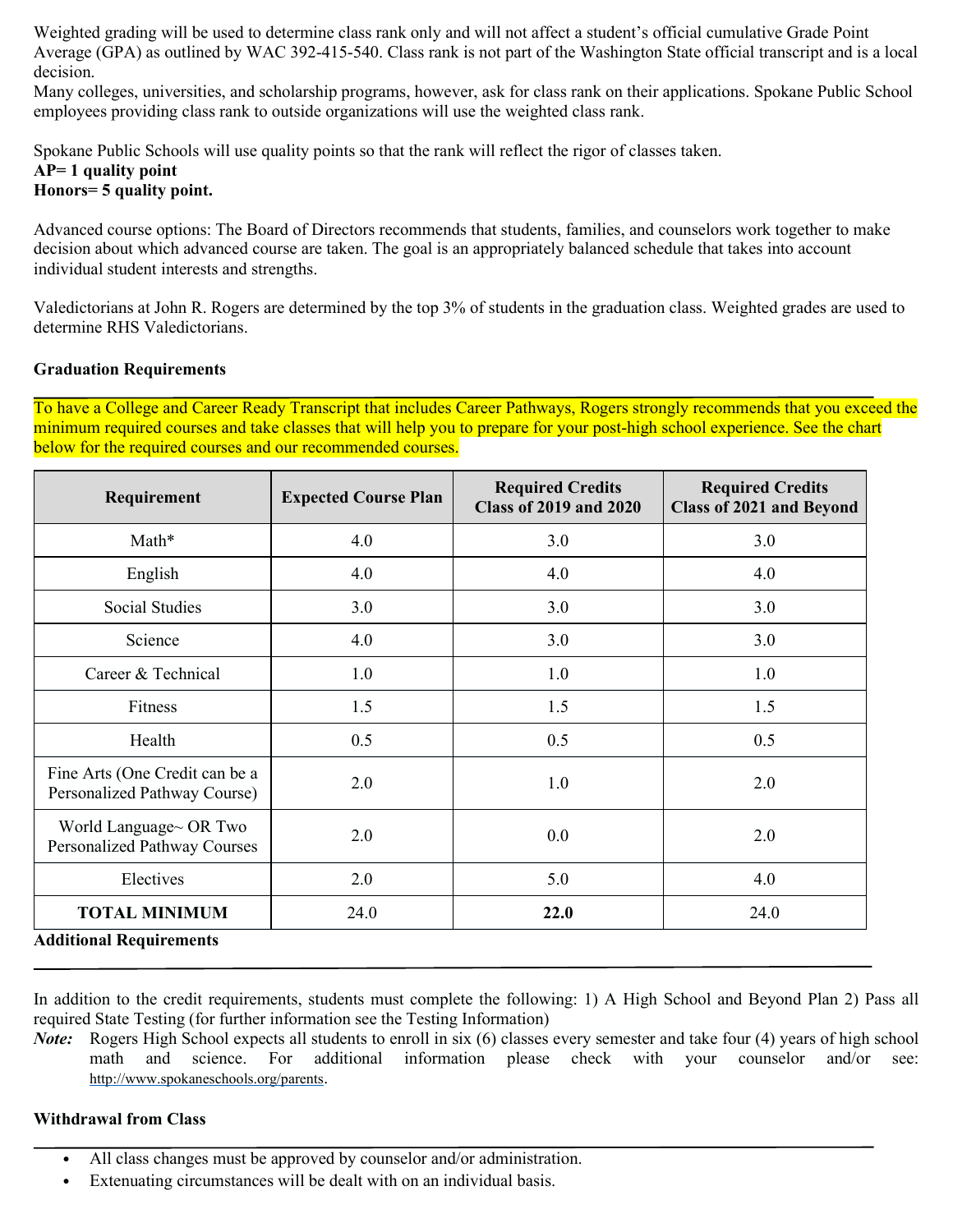- AP/Honors Drop Request
	- o Schedule changes are discouraged as they affect multiple classes and teachers. This MAY have a detrimental impact on academic progress and achievement in one or more classes.
	- o Schedule changes (if approved) are contingent on course availability. They are not guaranteed.
	- o Dropping a class after the first three weeks of 1<sup>st</sup> semester or after the first week of  $2^{nd}$  semester will result in an "F" posted to the transcript.
	- o Remember, AP and honors courses help students develop the study skills, habits of mind, and critical thinking abilities that they will need in college.
	- o Students must complete form below that is available in the counseling office.

| <b>STUDENT NAME:</b>                                                                                                         |                                                                                         |
|------------------------------------------------------------------------------------------------------------------------------|-----------------------------------------------------------------------------------------|
|                                                                                                                              |                                                                                         |
| <b>RATIONALE:</b>                                                                                                            |                                                                                         |
|                                                                                                                              |                                                                                         |
| <b>CONVERSATION WITH TEACHER:</b>                                                                                            |                                                                                         |
|                                                                                                                              |                                                                                         |
|                                                                                                                              |                                                                                         |
| <b>CONVERSATION WITH COUNSELOR:</b>                                                                                          |                                                                                         |
| Date: Interventions tried:                                                                                                   |                                                                                         |
|                                                                                                                              |                                                                                         |
|                                                                                                                              |                                                                                         |
|                                                                                                                              |                                                                                         |
|                                                                                                                              |                                                                                         |
|                                                                                                                              |                                                                                         |
| <b>COUNSELOR/TEACHER/STUDENT/PARENT MEETING:</b><br>Date: ________ Meeting summary:<br>ADMINISTRATOR/STUDENT/PARENT MEETING: |                                                                                         |
| would be in their best interest to drop the course.                                                                          | We have met and reviewed the student's current academic and behavioral data. We feel it |
| Parent Signature                                                                                                             | Date                                                                                    |

#### **Academic Interventions**

Rogers High School offers several academic interventions to support students as they progress through high school. The opportunities we provide are designed to meet the needs of specific groups of students. Please contact your counselor, teacher, advisor, or Student Office for more information.

#### **Credit Deficiency**

To be on track for graduation, students should have completed the following credits:

- Entering  $10<sup>th</sup>$  grade should have a minimum of 6 credits.
- Entering  $11<sup>th</sup>$  grade should have a minimum of 12 credits.
- Entering  $12<sup>th</sup>$  grade should have a minimum of 18 credits.

Rogers High School and Spokane Public Schools offer a variety of credit retrieval options. Please see your counselor for more information.

#### **Testing Information (State and College Admission)**

**SBAC:** Smarter Balanced Assessment Consortium measures each student's achievement compared to the Common Core State Standards (CCSS) for students in the class of 2019 and beyond.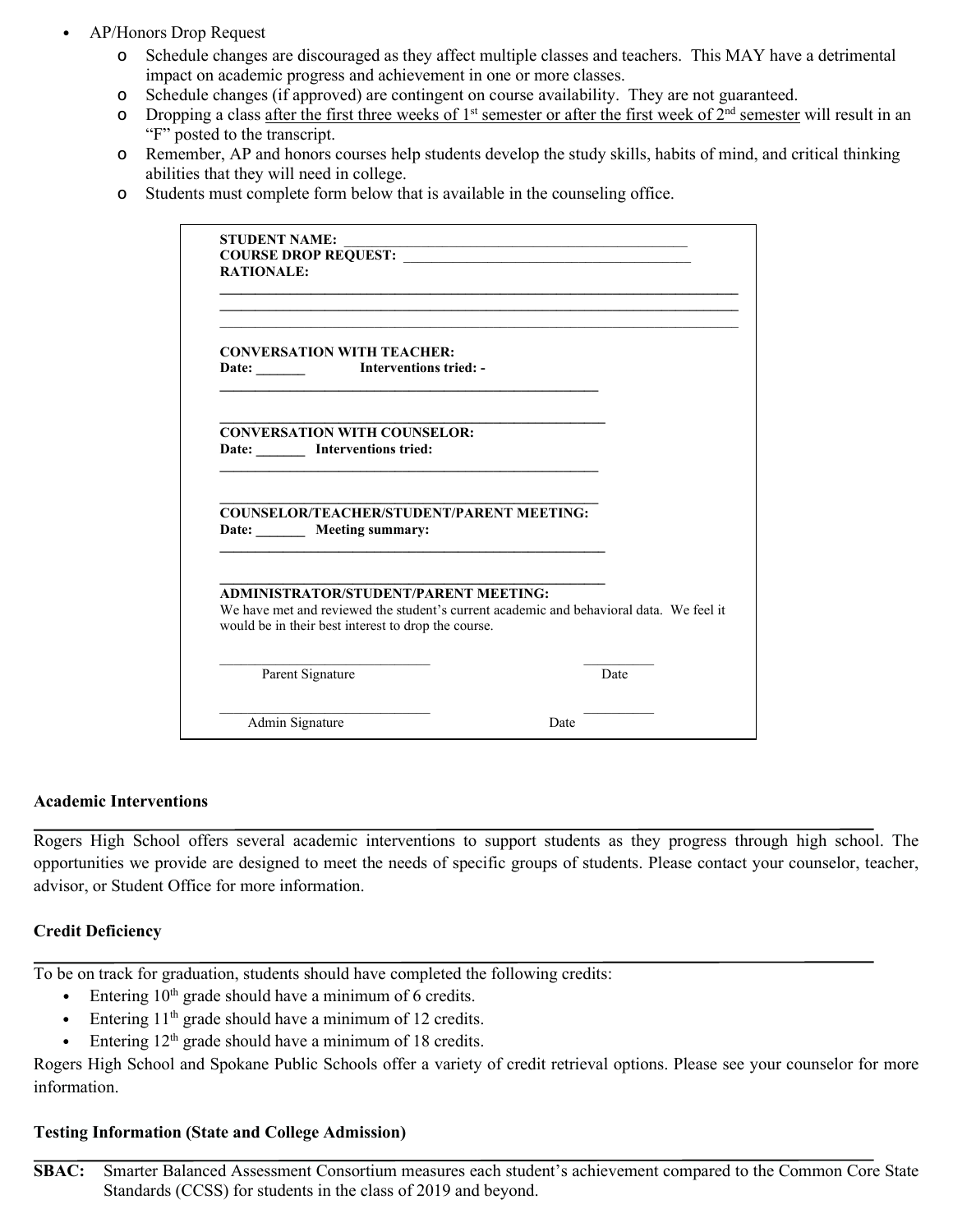- **PSAT:** All freshman, sophomores and juniors will sit for the Preliminary SAT Exam on October 16,2019.
- **SAT I:** Is required by many four-year colleges and universities. Rogers recommends that this test be taken in the spring of the junior year. See www.collegeboard.com for information on costs and deadlines. ( March 4, 2020 is School Day SAT)
- **SAT II:** Is required by many four-year colleges and universities. Rogers recommends that this test be taken in the spring of the junior year. See www.collegeboard.com for information on costs and deadlines.
- ACT: Is required by some four-year colleges and universities for 11<sup>th</sup> and 12<sup>th</sup> grade students. See www.act.org for information, costs, and deadlines.
- **AP (Advanced Placement):** Rogers High School offers a number of Advanced Placement courses. Students can earn college credit by demonstrating proficiency on AP Exams.

# Attendance

John R Rogers High School believes that regular attendance at school results in greater academic success. To meet our mutual goal for student success, we share in a partnership and shared expectation among school, parent and student, that students will be present on time, throughout each day school is in session. Students are expected to be in class by 8:00 am ready to learn every school day. Students who arrive after 8:00 are required to sign in at the Attendance Office to obtain an admittance slip.

#### **Attendance Hotline: 354-6685**

When leaving a message, please leave the following information:

- 1. Please spell the first and last name of the student.
- 2. State your name and relationship to the student.
- 3. Leave your daytime phone number for verification
- 4. Give a brief reason for the absence.

#### **Attendance Policy**

Under the Washington State Compulsory Attendance Law, parents or guardians have the primary responsibility for keeping their students in regular attendance.

Unless previously excused, the absent student's parent or guardian should call the 24-hour Attendance Hotline listed above. If there is an unexcused absence, the computer phone system will attempt to call the home to leave a message. Student absences must be cleared by a parent/guardian note or call within two (2) school days after the absence, or the absence will remain unexcused and considered a truancy.

Truancy can result in numerous interventions including: parent meetings, attendance agreements, progressive discipline, community truancy board, and filing of a truancy petition with juvenile courts (Becca Bill).

#### **Becca Bill - Mandatory Attendance Law (Ch 312, Laws of WA, 1995)**

"Upon a child's fifth unexcused absence in a month, or upon a tenth unexcused absence in a year, the school district shall file a truancy petition in juvenile court (Sec. 68). If the school district fails to file such a petition, the parent may file the petition (Sec. 68). No court filing fees are required for these petitions.

The act sets forth the contents of the petition (Sec. 69). Among other things, the court may schedule a hearing and require attendance of the child and parents at the hearing (Sec. 69 (4). The court shall grant the petition and enter an order assuming jurisdiction for the remainder of the school year if the allegations in the petition are established by a preponderance of the evidence (Sec. 69 (6).

Superior court commissioners, family law commissioners, and juvenile court judges have jurisdiction to hear these truancy petitions (Sec. 71-Effective Sept. 1, 1995). In addition to assessing fines, placing children into detention, and other current options, the act authorizes courts to also order the parent to provide community service at the child's school instead of imposing a fine (Sec. 74). Half of the fines shall go to the school district, and 50% shall be given to the county (Sec. 75)."

#### **15 Percent Rule**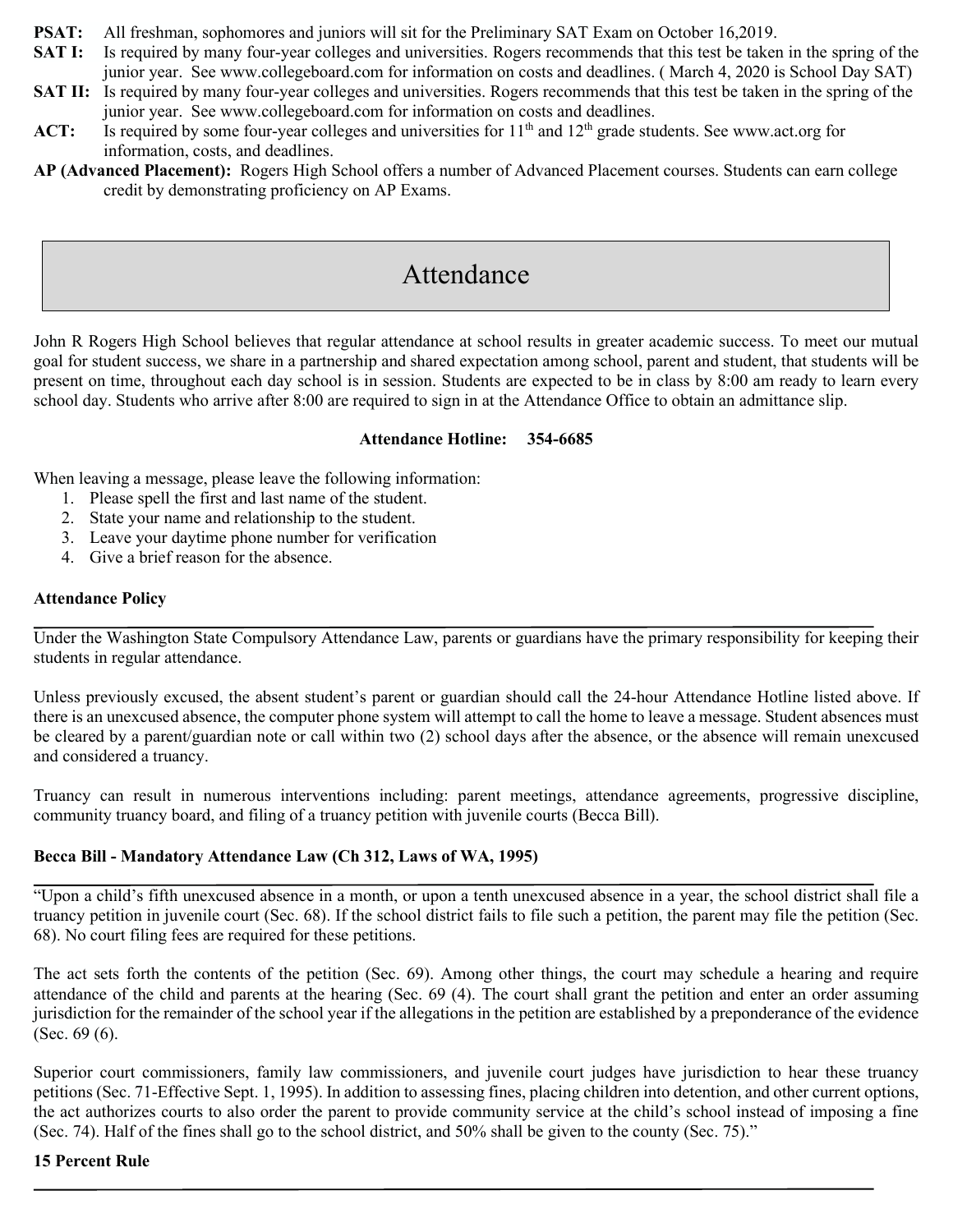A student's total absences, both excused and unexcused, reach 15 percent, the school may require a doctor's note for any subsequent absences to be excused.

#### **Prearranged Absences**

Before planning an extended absence (three days or more) of a student, parents should consider the following:

- Students need to attend as many classes as possible to receive the best grade attainable, so it is reasonable to expect that an extended absence could severely affect the student's grade.
- Teachers cannot be required to pre-teach work which would be missed or accept make-up work after a date established before leaving.
- Teachers cannot always be expected to provide multiple assignments in advance. However, if an occasion arises where an extended absence is unavoidable:
- The student should pick up the Pre-Arranged Absence Form from the Attendance Office one to two weeks prior to the absence.
- The parent/guardian should fill out the form and sign it.
- The student should take the form to all of his/her teachers and notify them that assignments are needed.
- The student and teachers can work out a time when it is convenient for assignments to be picked up.
- The student needs to hand in the completed form to the Attendance Office before he/she leaves school for the prearranged absence.

#### **Early Dismissals**

A student who needs to leave school during the school day must obtain an early dismissal slip from the Attendance Office before leaving the building. **STUDENTS MUST CHECK OUT THROUGH THE ATTENDANCE OFFICE. FAILURE TO DO SO WILL BE CONSIDERED A TRUANCY AND WILL NOT BE CLEARED.**

#### **Truancies**

Students arriving to class more than ten minutes after the final bell (without a teacher/office pass) will be considered truant. Arriving to class less than ten minutes late will be considered tardy. The Home Calling System will call each night to notify parents of absences. The school will notify parents and file a petition with the BECCA Law Court when a student has met the BECCA criteria for unexcused absences. Students that are truant will be referred to the Student Office.

#### **Tardies**

Being tardy to class not only impacts the student's educational experience but also disrupts the educational process for others. Being on time to class is an expectation at John R. Rogers. Students who find themselves tardy to class are still required to go to class. Unsupervised students are not allowed in the hallways during class. Failure to be on time may result in a detention or a referral to the Student Office for progressive corrective action. Hall sweeps will be conducted consistently throughout the school day. Students found in the halls without a pass during hall sweeps will be issued corrective action that could result in progressive discipline.<br>1<sup>st</sup> Tardy: Warning by Teacher

**1st Tardy:** Warning by Teacher **2nd Tardy**: Conference by teacher and contact with parent **3rd Tardy and More**: Referral to Student Office

## **Forgery**

Students involved with forging notes or passes, or using the phone system to excuse their own absences will be subject to progressive discipline and will be placed on the "no note" list. Any subsequent absences will need to be verified by the parent.

## **Closed Campus**

## **Rogers High School is a closed campus for all students.**

Once a student arrives on campus in the morning, you are to stay on campus for the entire school day unless you have checked out through the Attendance Office. Students that need to access their cars during the day are required to get a pass from the student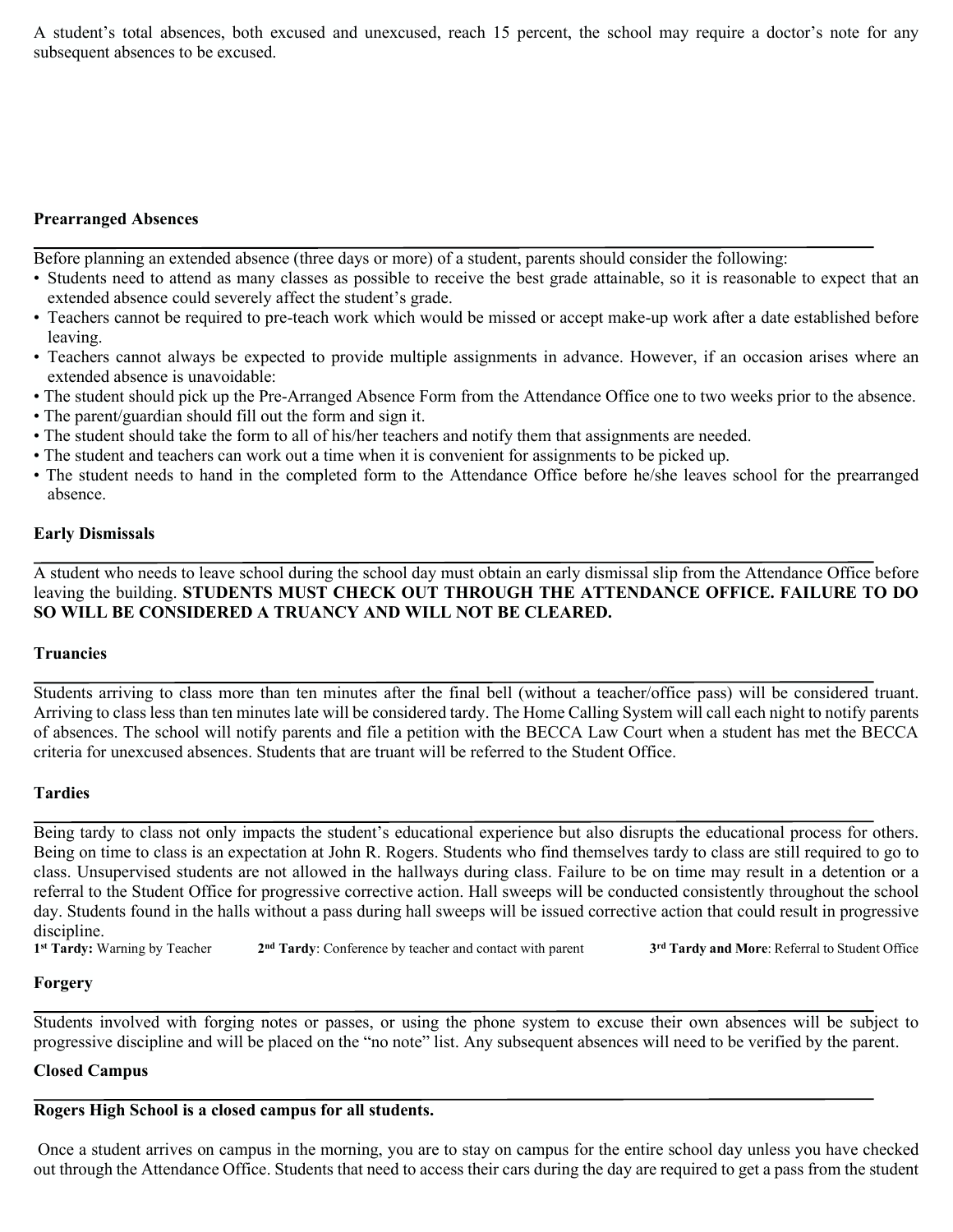office or an administrator. By 2:45 p.m. all students must be off campus or under the supervision of an adult. Failure to comply with the closed campus policy will result in progressive discipline.

#### **Homework Requests**

Homework requests should be made if a student is absent for a minimum of three consecutive days by calling the Attendance Office at 354-6685. Requests made at the start of the day will be available for pick-up at the end of school the following day. You may also call or email teachers directly for homework. Late assignments will be accepted by teachers unless the absence is unexcused or the teacher has previously established a deadline for the assignment or project.

# General Information

#### **After School Sports**

All sports require a current physical exam, an activity card, activity contract, and the individual sport contract by registering with the district on-line sports registration site: [www.familyid.com.](http://www.familyid.com/) Click on the Sports Registration link on the RHS website.

#### **Bookroom**

The Bookroom is open to students before and after school, during both lunches, and the passing time allowed between periods. During this time, students may purchase supplies and check in or check out textbooks/novels. Rogers Student ID is required for all Bookroom transactions.

All books have been inspected for damages. Damages found have been noted in the Destiny system. Please inspect all books upon receipt. If you discover any damages, return it IMMEDIATELY to the Bookroom for a replacement. Books that are checked out to you are YOUR RESPONSIBILITY. Any damages not already noted will be fined to your account upon check in. Damages include, but are not limited to, writing, stains, liquid damage, dog-eared pages and cover damage. Fines will also be assessed for books turned in with post-it notes on pages and books left on the counter (not physically checked in).

If books are checked out through the Bookroom, they must be returned to the Bookroom, **NOT** the teacher.

#### **Bus / Transportation**

To ensure safe and comfortable transportation, students must act responsibly when riding their bus. All school policies apply to conduct on school buses. Failure to follow them may result in a referral to the Student Office and/or denial of bus-riding privileges. Rogers Student ID is required for bus transportation. All students whom qualify to ride the bus must register online at spokaneschools.org

#### **Business Office**

The Business Office is open to students before and after school, during both lunches, and the passing time allowed between periods. The Business Office handles all school district funds from such organizations as athletics, clubs, A.S.B., Bookroom, library, band, orchestra, choir, etc. Students can also deposit lunch account monies, pay fees and fines, purchase G.S.L./ID cards, school insurance, and yearbooks from the Business Office. The Business Office cannot cash checks, nor can they give cash back on checks written for more than the amount due. Reduced adult sports passes can be purchased in the Business Office (Students in grades 1st-8th are free when accompanied by an adult with a sports pass).The Business Office is closed daily for one hour after second lunch. Rogers Student ID is required for all Business Office transactions.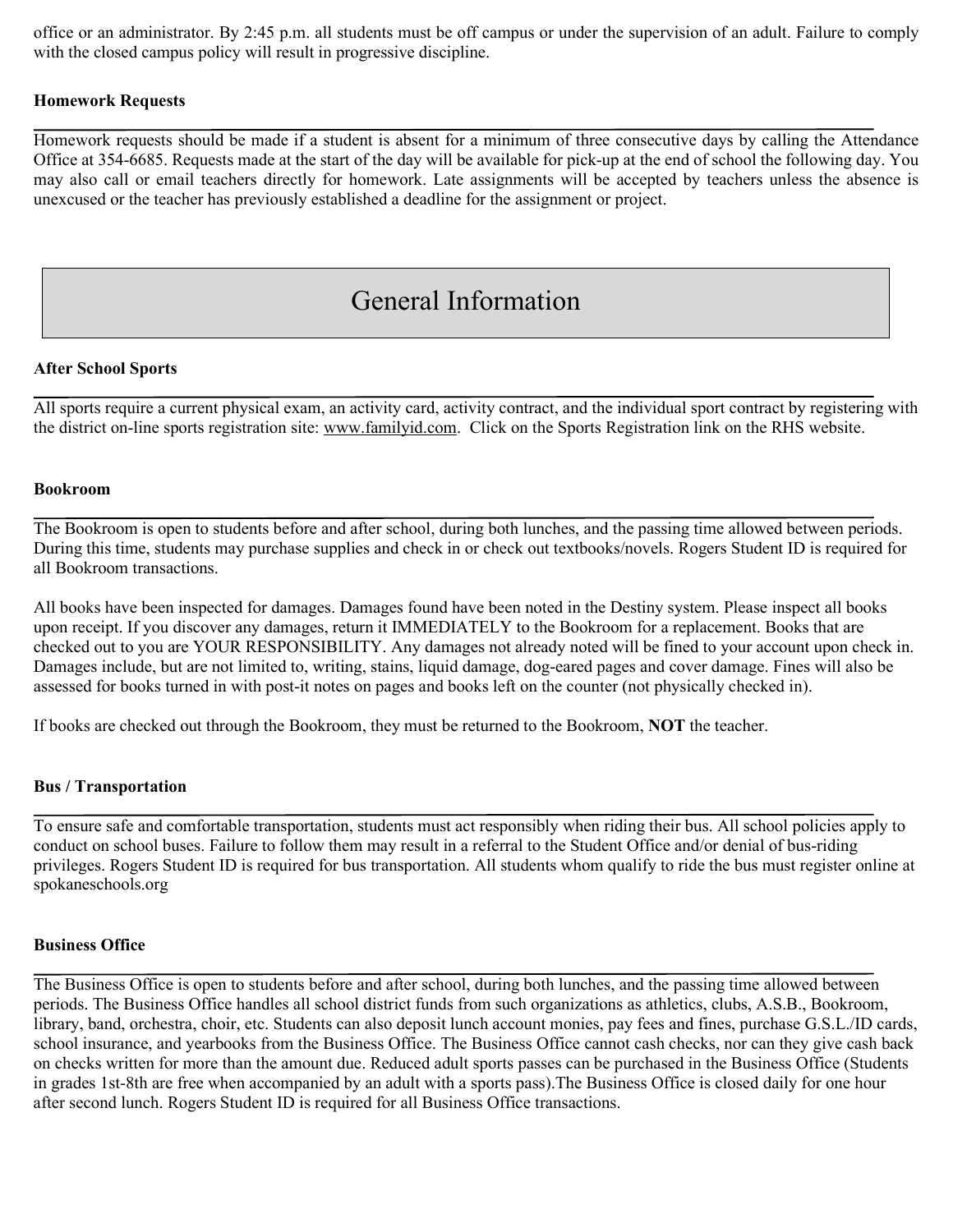#### **Dances**

All school policies are followed at dances. Infractions are dealt with in the usual manner. The Rogers community is committed to providing a safe, fun, and respectful environment at our school dances. Students are to refrain from dancing in a sexual nature. Students who exhibit inappropriate dancing behaviors during a dance will be asked to leave without a refund. Students will not be re-admitted to a dance after leaving the assigned area.

A Rogers Student ID is required with a ticket for admission to all dances. Only current Rogers's students may attend mixers. Students from other schools who attend our date dances must provide picture ID, complete required paperwork and must be preregistered in the Student Office by 3:00pm on the last school day before the dance. Guests must be of high school age or under 21. School rules apply to all school sponsored events.

#### **Fees and Fines**

Absolutely no scholarships, college applications, requests for records will be processed until all fines and fees are cleared. There are no exceptions.

| Student G.S.L./Activity Sticker<br>Student I.D. Card Replacement     | \$42.00 (Replacement cost \$20)<br>\$5.00 |  |
|----------------------------------------------------------------------|-------------------------------------------|--|
|                                                                      | \$5.00                                    |  |
|                                                                      |                                           |  |
| Yearbook                                                             |                                           |  |
| Purchased in September                                               | \$42.50                                   |  |
| Purchased in October                                                 | \$45.00                                   |  |
| Purchased in November                                                | \$47.50                                   |  |
| Purchased December-April                                             | \$50.00                                   |  |
| Student insurance applications are available in the Business Office. |                                           |  |

Spokane Public Schools will assess a fee of \$25.00 on all returned or otherwise dishonored (NSF) checks. Until the check amount and fee are paid, we will no longer accept payment from you by personal check.

#### **Lockers**

School lockers are assigned through the Public Office before school, after school and at lunch periods. We have a minimum number of lockers so "locker partners" are requested. School Lockers are the property of Spokane Public Schools. As property of the school, lockers may be inspected by school officials. Lockers are not to be written upon or in any way vandalized by students. The cost of repairing any damage to a locker will be charged to the student. Lockers should be for book use only – valued items of any sort should not be kept in lockers.

#### **Lunch and Breakfast**

Students are allowed to eat in the Commons. No meals will be allowed to be eaten in hallways or classrooms. As a reminder, Rogers is a closed campus for all students and will need to stay on school ground in the designated areas during lunch. The cost of breakfast is \$1.90 for full price and free for reduced. The cost of lunch is \$3.50 for full price and \$0.40 for reduced price.

#### **Messages and Deliveries**

Delivering messages and food/drinks to students in class interrupts the educational setting. Students will not be called out of class to pick up food/drinks. They will be allowed to pick them up during passing period. Only messages from parents/guardians of students will be delivered to class. Students and parents are asked to cooperate to minimize requests for messages to students during the school day. Students are not allowed to schedule deliveries of food from businesses without permission form RHS administration.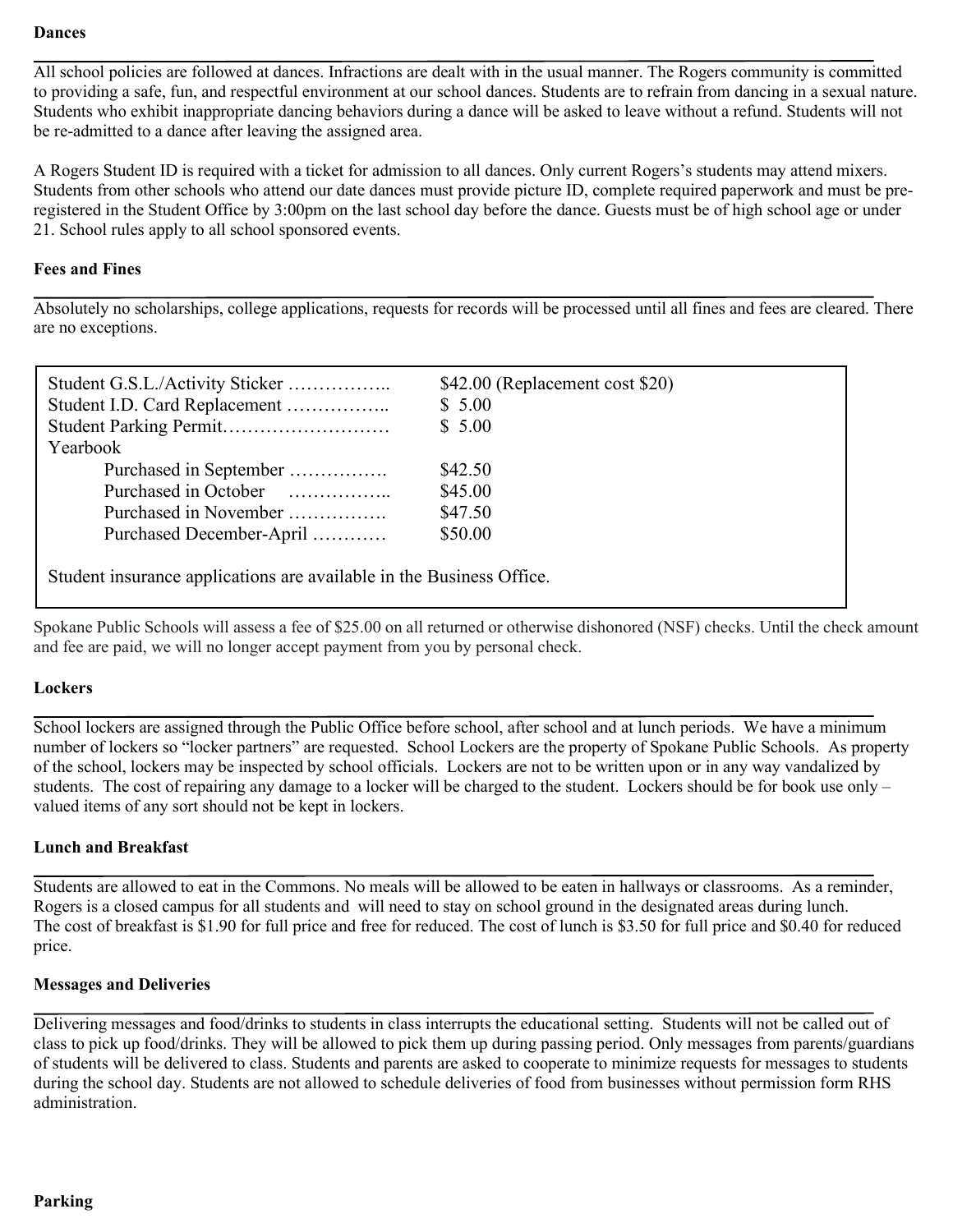RHS has limited student parking available, and **there is a \$20.00, \$15.00, or 10.00 parking fee to secure a parking permit depending on location**. Each space will be assigned to the student.

It is a privilege to park in the RHS student parking lot. Parking passes may be revoked, and no refund will be allowed if students show poor attendance and/or behavior or fail to park legally. Additionally, students who do not park legally may be subject to fines as well as face school discipline.

It is a privilege to park in the RHS student parking lot and a **\$5.00 fee is required.** Parking passes may be revoked if students show poor attendance and/or behavior or fail to park legally. Additionally, students who do not park legally may be subject to fines.

#### **Parking Priority**:

- 1. Seniors (have until 1 Oct. to secure a parking space until opened to Juniors)
- 2. Juniors (have until 1 Nov. to secure a parking space until opened to Sophomores)
- 3. Sophomores (Have until 1 Dec. to Secure parking until open to anyone)
- 4. All others

You will be issued ONE parking permit that corresponds with the parking space. If the parking permit is lost or stolen, there will be a \$10.00 replacement fee. It is your responsibility to notify the John R. Rogers High School Campus Safety Officer, CRO J.S. Brewer when you purchase or are driving a different vehicle.

RHS will reward 4 students each month with reserved parking spots for Student of the Month and MVP. These students to be determined by RHS Staff.

#### **All vehicles parking in a John R. Rogers parking lot will need to be registered to avoid your car from being towed.**

#### **RHS Closet**

Through the generosity of our parents and community, Rogers provides school supplies, clothes, and hygiene items for students in need. If your student is in need of items, please contact your student's counselor. Donated items may be dropped off at the Attendance Office.

#### **Visitors**

John R. Rogers High School welcomes visitors to our school who are here on legitimate business. Visitors are asked to sign in at the Public Office and obtain a Visitor's Pass upon entering the building. When business is completed, the visitor should return to the Public Office, sign out, and promptly leave campus. Guests or visitors of students are not allowed at school during the day.

#### **Volunteers**

Rogers High School is always in need of parent volunteers who wish to give of their time on an hourly, weekly, or occasional basis. If you would like to be involved at any level, please fill out a Volunteer Program Application, available in the Rogers Public Office.

#### **Wheels on Campus**

Wheels are not allowed on the Rogers campus. Skateboards and roller blades (skates) that are used for transportation to Rogers will need to be stored in your locker during the entire school day. Bikes will need to be walked while on campus and stored at one of the bike racks throughout campus.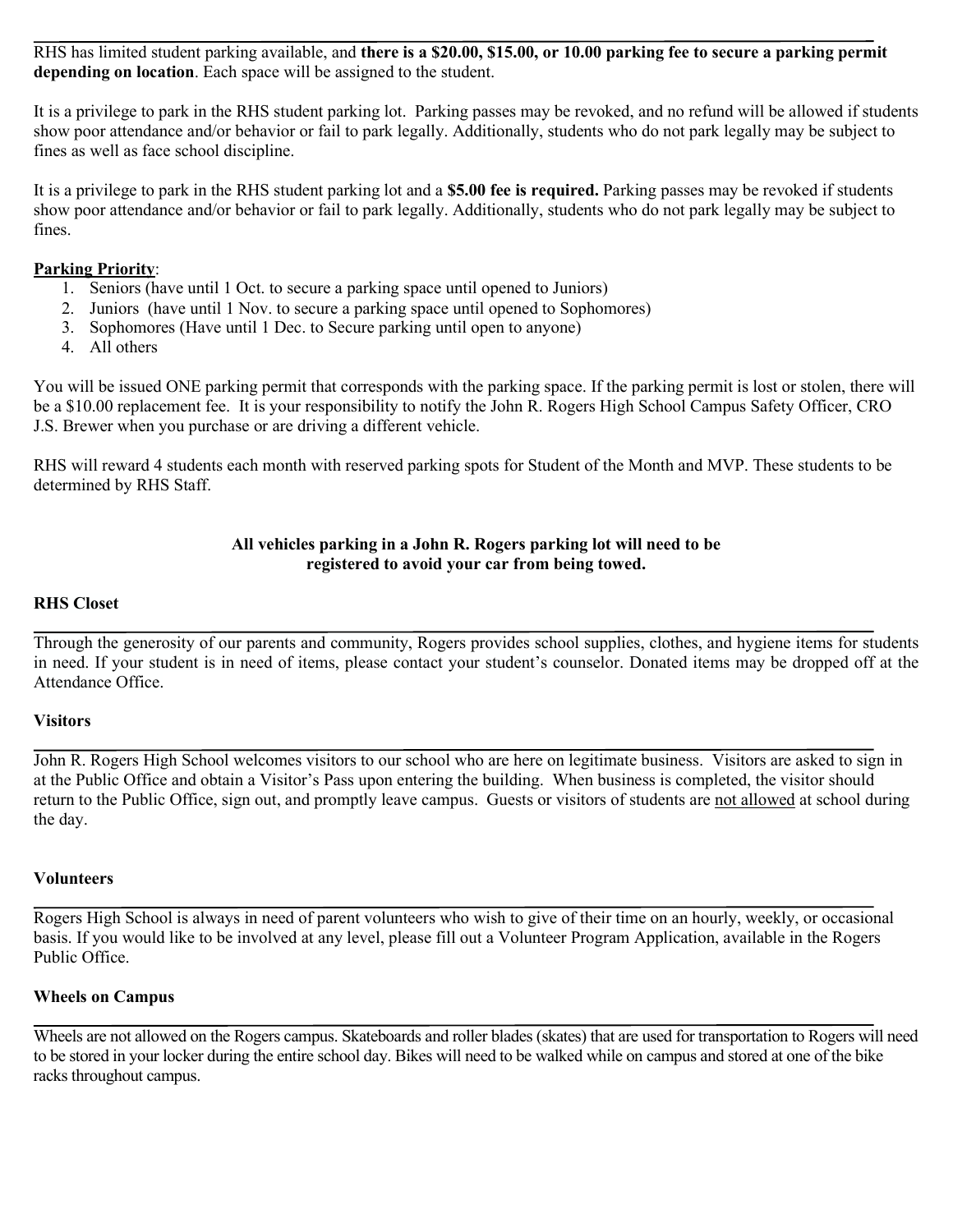# Extracurricular Activities

#### **Associated Student Body (ASB)**

John R Rogers High School actively encourages students to be involved in the organization and management of the school. The ASB provides opportunities for students to learn and develop leadership skills, promote the culture and clime of the school, and extends opportunities for students to work toward the development of school spirt and unity. Meetings are held regularly. Student representatives and elected officers constitute the voting delegates at meetings.

#### **ASB/GSL**

Students may purchase the combined GSL/ID card, which allows discounts on school-sponsored events and admittance to varsity athletic events (except for playoffs). The GSL/ID card is required for sports, choir, band, orchestra, drill team, cheerleading, etc.

#### **Extracurricular Activities**

All students are encouraged to participate in one or more extracurricular activities. If you are interested in participating in activities include athletics, music, drama, subject oriented clubs, ASB, publications and other clubs please contact RHS Athletic Director at 354-4953.

#### **Athletic Eligibility**

To be eligible to compete in interscholastic athletics, you must meet the following criteria:

- 1. Must be passing all classes in order to play. If you have more than 2 f's at semester, you will be ineligible for 5 weeks.
- 2. Must have a current physical (physicals are good for 24 months—i.e. September 10, 2016 to September 10, 2018) Physicals will need to be uploaded onto the family ID site. Go to: [https://www.familyid.com](https://www.familyid.com/)
- 3. Must purchase a GSL card (currently \$40—good for one school year). This card will also get them into any GSL game or activity free of charge
- 4. Must turn in a sports packet (located in the Business Office), completely filled out and signed by both a parent/ guardian and the student, before the first practice.

#### **Sport and Coaches by Season 2019-20**

For more information regarding Athletics, please contact RHS Athletic Director Jen Harmer at 354-4953

| <b>Fall Sports</b>                                                                            | <b>Winter Sports</b>                           | <b>Spring Sports</b>            |
|-----------------------------------------------------------------------------------------------|------------------------------------------------|---------------------------------|
| <b>Cross Country-Girls: Katherine</b><br>Charters<br><b>Cross Country-Boys: Chris Morland</b> | <b>Basketball-Boys: Karim Scott</b>            | <b>Baseball:</b> Jim Wasem      |
| <b>Football:</b> Mike Dewey                                                                   | <b>Basketball- Girls: Lindsay</b><br>Hernandez | <b>Fast Pitch: Cris Cofield</b> |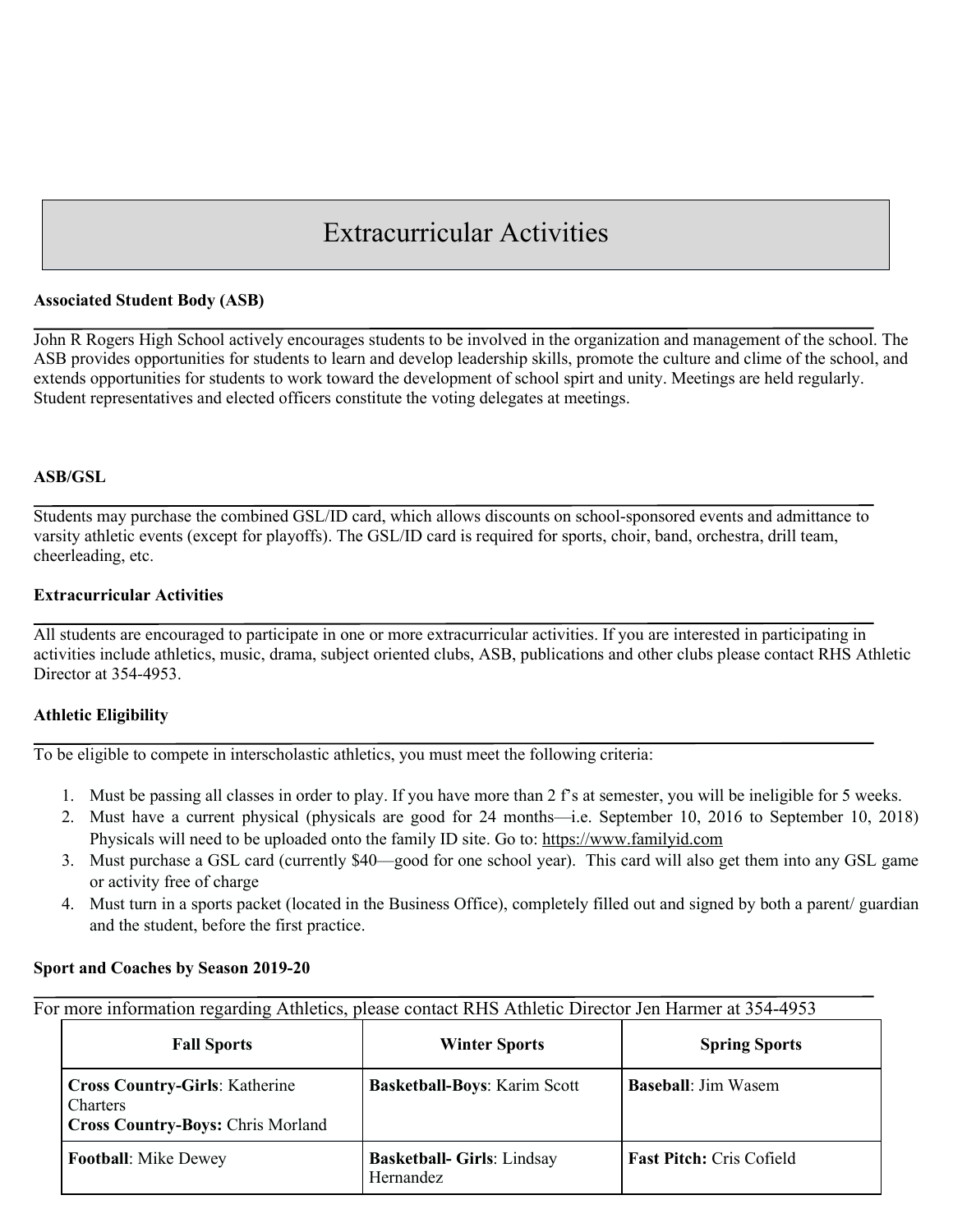| Soccer- Girls: Mike Duke                        | <b>Gymnastics:</b> Kayla Kamerer | <b>Golf-Girls: Mike Dewey</b><br>Golf-Boys: Shawn Carney |
|-------------------------------------------------|----------------------------------|----------------------------------------------------------|
| <b>Slow Pitch Softball-Girls: Cris Coffield</b> | <b>Wrestling: Rod Tamura</b>     | Soccer-Boys: Mark Sherwood                               |
| <b>Volleyball:</b> Amy Gipe                     | <b>Cheer: Ashlyn Cook</b>        | Tennis-Girls: Kayla Kamerer<br>Tennis-Boys: Miles Moffit |
|                                                 | Dance: Amanda Belote             | <b>Track-Boys and Girls: Brent</b><br>Palmer             |

#### **RHS Clubs and Advisors**

| <b>Advanced Jazz Band: Taylor Belote</b> | Drill Team: CMSgt Tim Tyvan                     | Nk'wu Nation Native Student: Jeremy Rouse    |
|------------------------------------------|-------------------------------------------------|----------------------------------------------|
| <b>AFJROTC:</b> CMSgt Tim Tyvan          | FCCLA: Valkyrie Anderson                        | <b>Pirate Strong: TBA</b>                    |
| ASB Leadership: Karrie Docterman         | <b>GSA</b> : Ethan Johnson                      | Prostart: Valkyrie Anderson                  |
| <b>Band:</b> Taylor Belote               | Interact: TBA                                   | Rogers Islander Organization: Rick Kabua     |
| <b>Black Student Union: Shon Davis</b>   | <b>Key Club: TBA</b>                            | Skills USA: Terry Yeigh                      |
| <b>Bowling:</b> Mike Foster              | Knowledge Bowl: Cara Heath                      | Speech & Debate: Cara Heath                  |
| <b>Chess Club: TBA</b>                   | Link Crew A-team: Whitney Bowerman              | <b>Sports Medicine Club: Keith Eggleston</b> |
| Choir: Pam Pryor                         | Link Crew: Whitney Bowerman                     | World Language Club: Ellen Gillespie         |
| <b>DECA:</b> Bryan Venema                | <b>MEChA: TBA</b>                               | Writers United: Kendra Egly                  |
| <b>Drama:</b> Kris Freeland              | <b>National Honors Society: Nancy Pemberton</b> | <b>Yearbook:</b> Richard Bech                |
|                                          | Cyber Patriots: Col. Boyington                  |                                              |



*Pesticides and Herbicides: The school district normally sprays pesticides and herbicides twice during the school year at Ferris. In accordance with legislation passed in 1992, our school is required to send out a 48 hour pre-notification each time these spray applications take place. These notifications are usually*  added to our school's weekly or monthly bulletins or can be placed on our school's reader board. The areas sprayed are clearly marked with yellow posting *flags placed at all entry areas near where the spray applications were done. All adults in charge of supervising students in these areas, such as coaches and teachers, are given prior notice in order to modify practice schedules and lesson plans.*

*Asbestos Notification: Ferris High School DOES NOT contain asbestos building materials. Regulations require Spokane Schools to provide an asbestos management plan to all staff, students, and community members. The plan is in the custodian's office. If you have any questions, please call the Spokane Public Schools Asbestos management Planner at 354-7171.*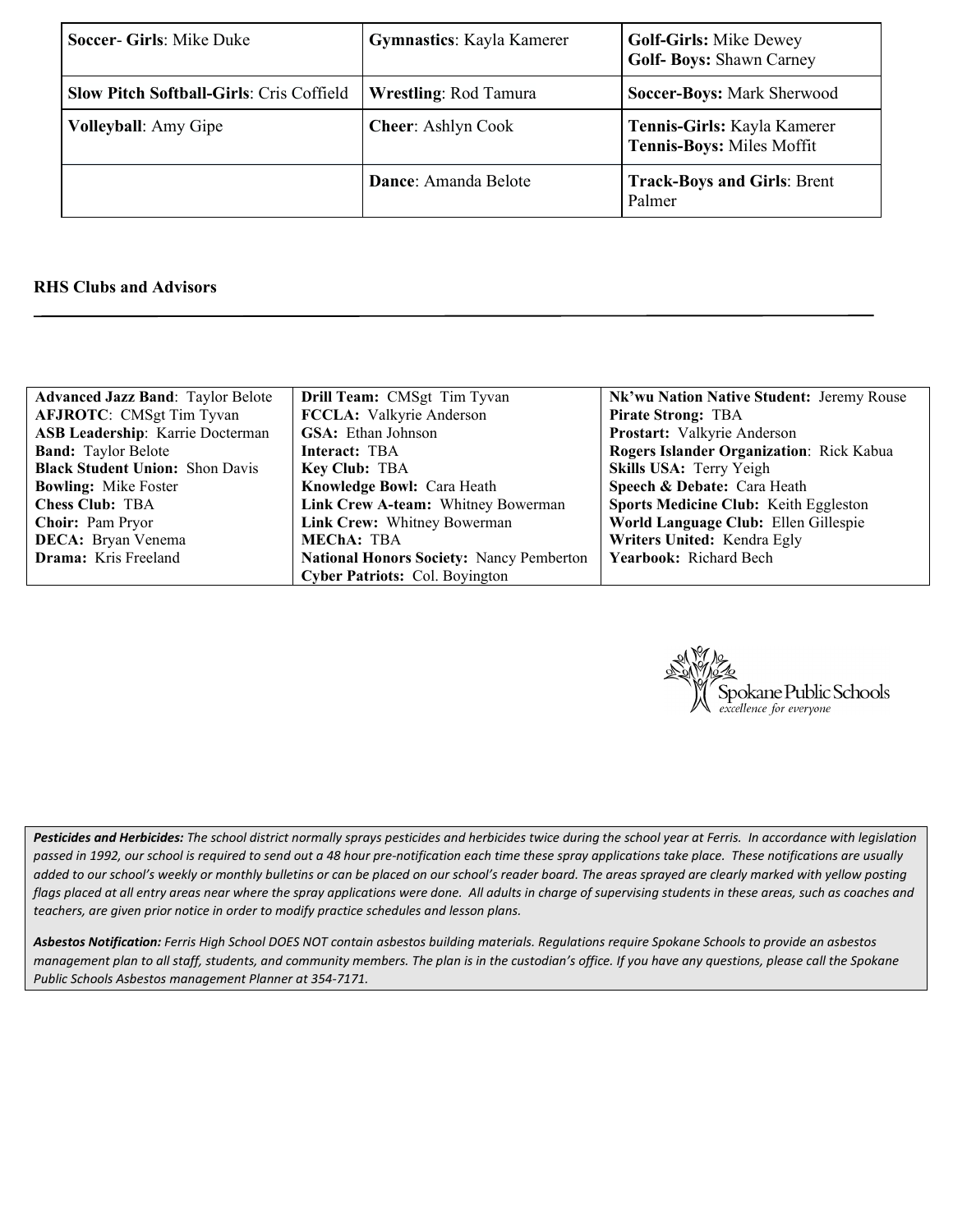# Student Expectations

John R. Rogers High School believes that responsible, respectful and safe student behaviors are essential to creating a positive learning environment. The goal of student behavior management is to teach students to behave in ways that contribute to academic achievement and school success; and to support a school environment where students and staff are responsible and respectful. John R. Rogers High School incorporates the principles of Positive Behavior Intervention and Support (PBIS) and Restorative Practices to create a culture where students and staff are responsible and respectful. The RHS Student Behavior Management Plan follows Spokane Public Schools Policy and Procedure 3240.

#### **Student Behavior Management Principles**

- Student behavior is built on positive and productive relationships with RHS staff.
- Student behavior is rewarded and recognized.
- Student behavior management creates a positive learning environment.
- Student behavior management re-engages students in learning.
- The end result of student behavior management is to change student behavior.
- Keeping students engaged in class learning aligns with the RHS School Improvement Plan and the Spokane Public Schools Policy 3240

**Weapons-** knives, sharp instruments, large blunt instruments, pocket knives, pepper spray/MACE, firearms are not allowed on school grounds. (A student can bring a pocket knife or pepper spray to the Student Office for safe keeping through the school day and get it at the end of the day) A student found with a weapon in their possession during the school day are subject to discipline.

#### **Dress**

Students are expected to present themselves in a manner that is appropriate for school and a workplace setting. Our school welcomes any fashion style that doesn't disrupt the educational process. Attire and accessories that advertise, display, or promote a message that is; violent, discriminatory, refers to weapons, drugs or alcohol, disrespectful, illegal or are sexually provocative are not acceptable. Clothing and accessories that reveal the midriff, show undergarments, are backless or low-cut (i.e. halter tops) or clothing that is excessively tight or revealing are not allowed. Bandanas, no matter what color are forbidden. A bandana is defined as any cloth designed to be tied around the head. Clothing that have bandanas on them in some way are not allowed, such as shirts, sweatshirts or hats. Stretchy, single piece hair bands are allowed. Hoodies can be worn to school but the hood must remain off the head during school hours. Straps on the shoulder must be at least two -inches wide and tank tops must be cut around the arm pits. Shorts and skirts must not be shorter than mid-thigh (exceptions regarding school uniforms). Sunglasses, pajamas, onesie costumes, or other costumes and studded clothing are not allowed. For more information, please see Policy and Procedure 3224 and 3240 on the Spokane Public Schools website (spokaneschools.org).

#### **Electronic Devices**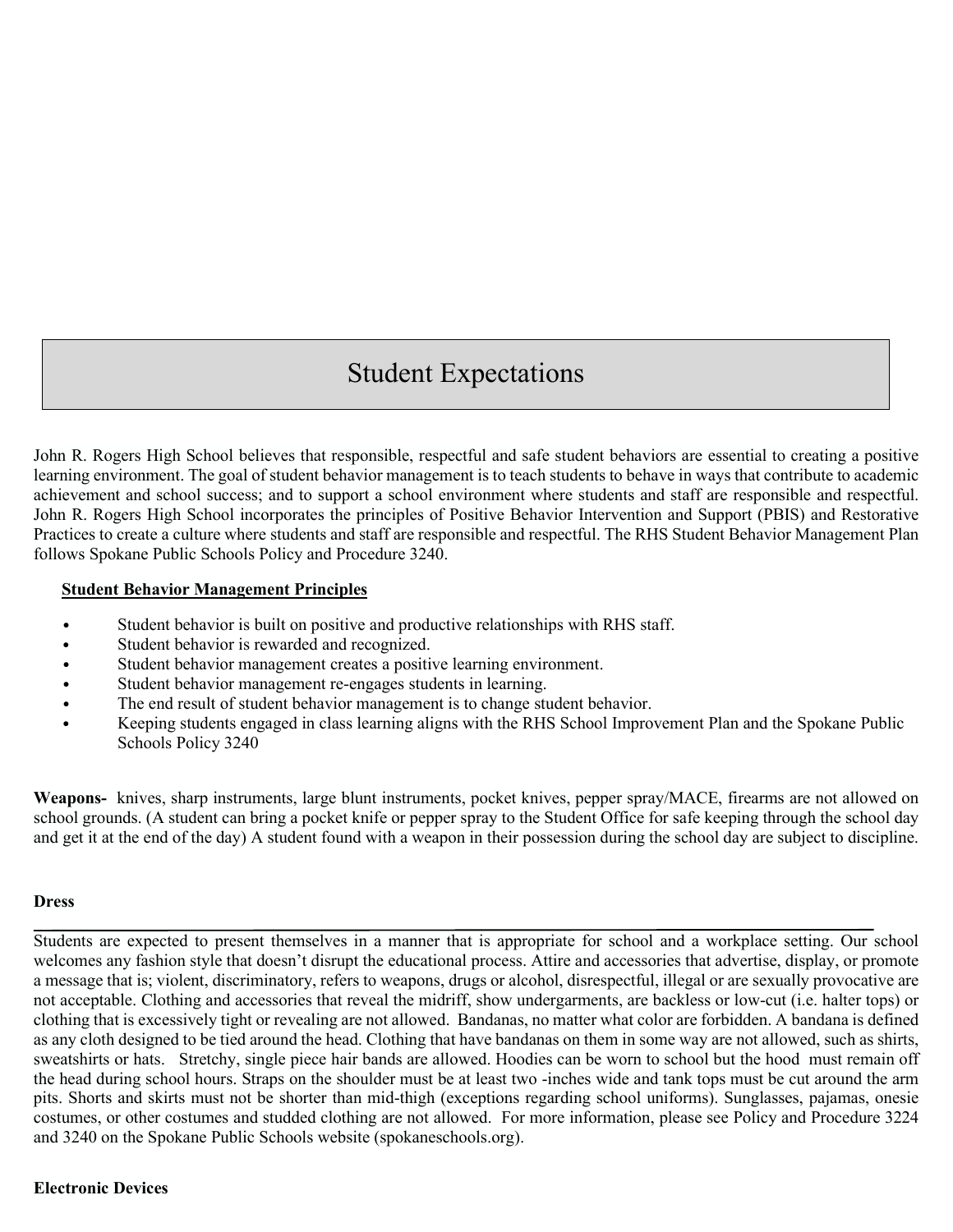Any cell phones, iPods, head phones, or other electronic devices **should not be visible** during class time. Electronic devices may be used only for instructional purpose with permission of their teacher. Portable speakers are not allowed on campus.

#### **Hall Passes**

When class is in session, students must have a hall pass signed by their teacher or staff member to be out of class. Students who are in the halls without a pass, will be referred to the Student Office.

#### **Student ID**

**All students will be issued a school picture ID card**. These are to be in the students' **possession at all times** during school and at all school activities. Student ID cards must be presented to any school authority who requests to see it (i.e., teacher, administrator, security officer, bus driver, etc.). There is a \$5.00 replacement fee for a lost card.

It is the responsibility of all students to understand and abide by all John R. Rogers High School and Spokane Public Schools rules, regulations and policies (Policy and Procedure 3240/ [https://weba.spokaneschools.org/polpro/Search.aspx#!3\)](https://weba.spokaneschools.org/polpro/Search.aspx#!3). It may become necessary at times for a student to be sent to the Student Offices because of habitual behaviors or because of a major offense. In such cases, the administration will use whatever restorative practices and corrective actions that are necessary within the federal and state guidelines and according to Spokane Public Schools Board policy 3240. John R. Rogers administration determines the corrective action to be administered, including restorative practices to address student behaviors with the goal to minimize missed class time.

#### **Restorative Practices Examples Tiered Corrective Action Examples**

Mediation Apologies Relationship building Effective statements Community building circles Restorative dialogues/making agreements Repairing harm circles Restorative conferences Restitution

#### **Discretionary Offenses:**

Examples Include: Academic dishonesty/plagiarism Bullying Discriminatory Harassment/Discrimination Disruptive Conduct Failure to Cooperate

#### **Non-Discretionary Offenses:**

Examples Include: Alcohol Bullying Destruction of Property/Vandalism Discriminatory Harassment

 (Warnings, Lunch Detention, Mediation, Saturday School, After School Detention, In-School Intervention)

Emergency removal from class, subject, or activity Out of School Suspension

- Short Term Suspension
- Long Term Suspension

Expulsion

Discipline

Illicit Medication Fighting Without Major Injury Multiple minor accumulated incidents Sexual Harassment Sexually Inappropriate Conduct

Illicit Drugs (Not Marijuana) Marijuana Serious Bodily Injury Sexual Harassment

Theft or Possession of Stolen Property Tobacco/Electronic Smoking Devices Unexcused Absences or Tardiness

**Threats** Violence Weapons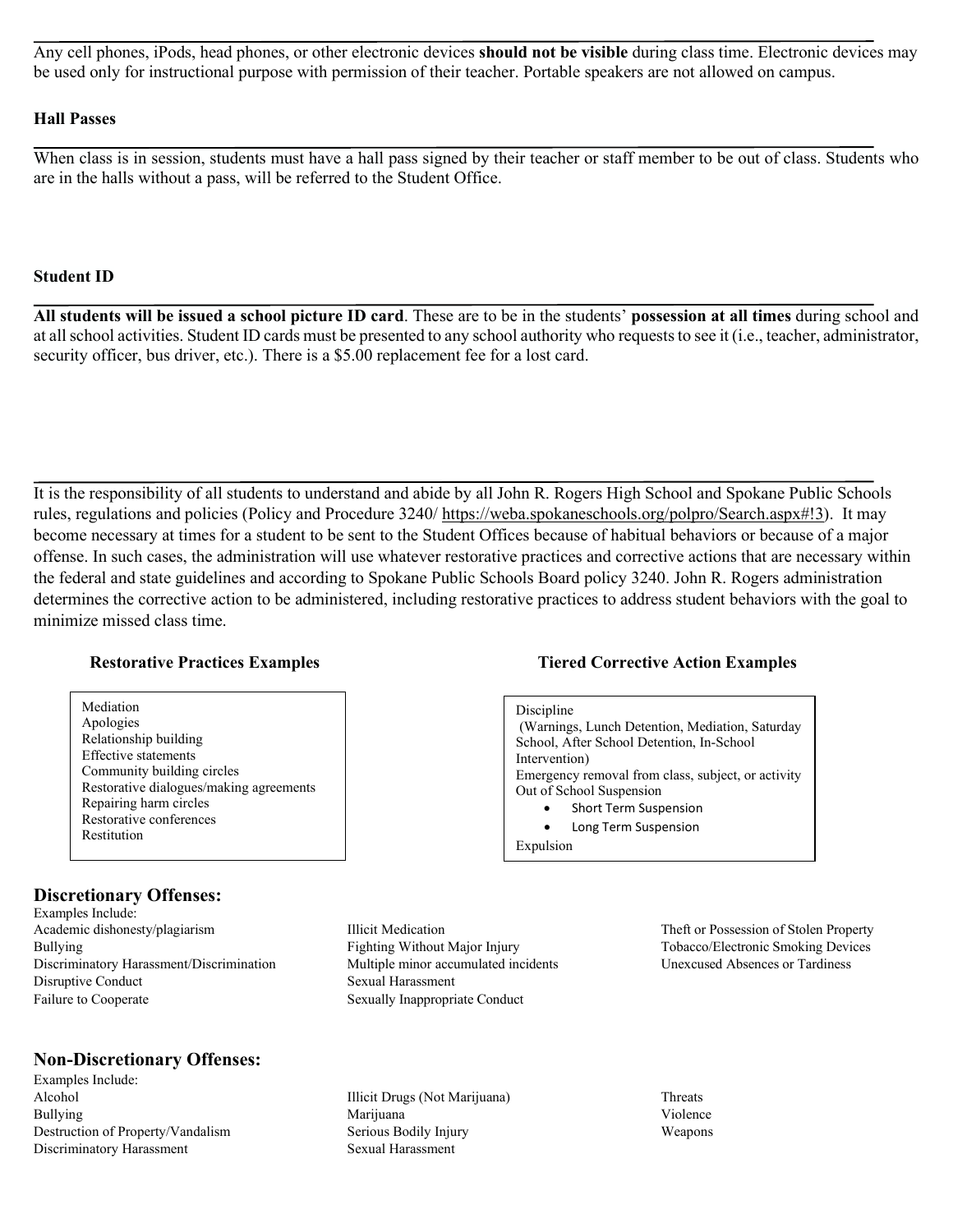### **RHS Golden Ticket**

The **Golden Ticket** is an event designed to recognize and honor our students for their overall efforts. The Golden Ticket is an example of PBIS (Positive Behavior Interventions and Supports). Every student will begin the year eligible to attend the Golden Ticket Events (this year, we will have three). **Students will remain eligible to attend the Golden Ticket by observing the following:** 

**2.) Have maintained 85% attendance; and 3.) Fewer than 15% tardies.**

The tentative agenda for the Golden Ticket event(s) are: -Courtyard (Black light Glow Dance) -Commons (Food, Drinks, Video Game Centers, Board Games) -Gyms (Open Gym for Volleyball & Basketball, Movies)

Raffles for various items will take place toward the end of the event. At Golden Ticket Events this year we raffled off many, UHD 50' TVs, Regal Cinema movie passes, food/coffee vouchers, a PlayStation 4 (w/games and controllers) and an Xbox One (w/games and controllers). We are only going to get bigger and better, so do your part as a student and make certain you remain eligible for these events throughout the year.

# Non-Discrimination/Bullying/Harassment Guidelines

#### Full Non-Discrimination Statement Revised: September 2021

## For a translated version visit <https://www.spokaneschools.org/Page/3955>

Spokane Public Schools complies with all federal and state rules and regulations and does not discriminate in the admission, treatment, employment, or access to its programs or activities on the basis of age, sex, marital status, race, color, creed, national origin, the presence of any sensory, mental, or physical disability, to the use of a trained guide or service animal by a person with a disability, sexual orientation including gender expression or gender identity, or honorably discharged veteran or military status. This holds true for all students who are interested in participating in educational programs and/or extracurricular school activities, and provides equal access to the Boy Scouts and other designated youth groups.

Inquiries regarding compliance and/or grievance procedures may be directed to the school district's Title IX/Staff Civil Rights Officer, ADA Officer, Harassment, Intimidation, Bullying (HIB)/Student Civil Rights Officer and/or 504 Compliance Officer.

The following **Civil Rights Compliance Coordinators** have been designated to handle questions and complaints of alleged discrimination:

• Civil Rights Coordinator and Title IX Coordinator: [Jodi Harmon,](mailto:JodiH@spokaneschools.org) 509.354.7344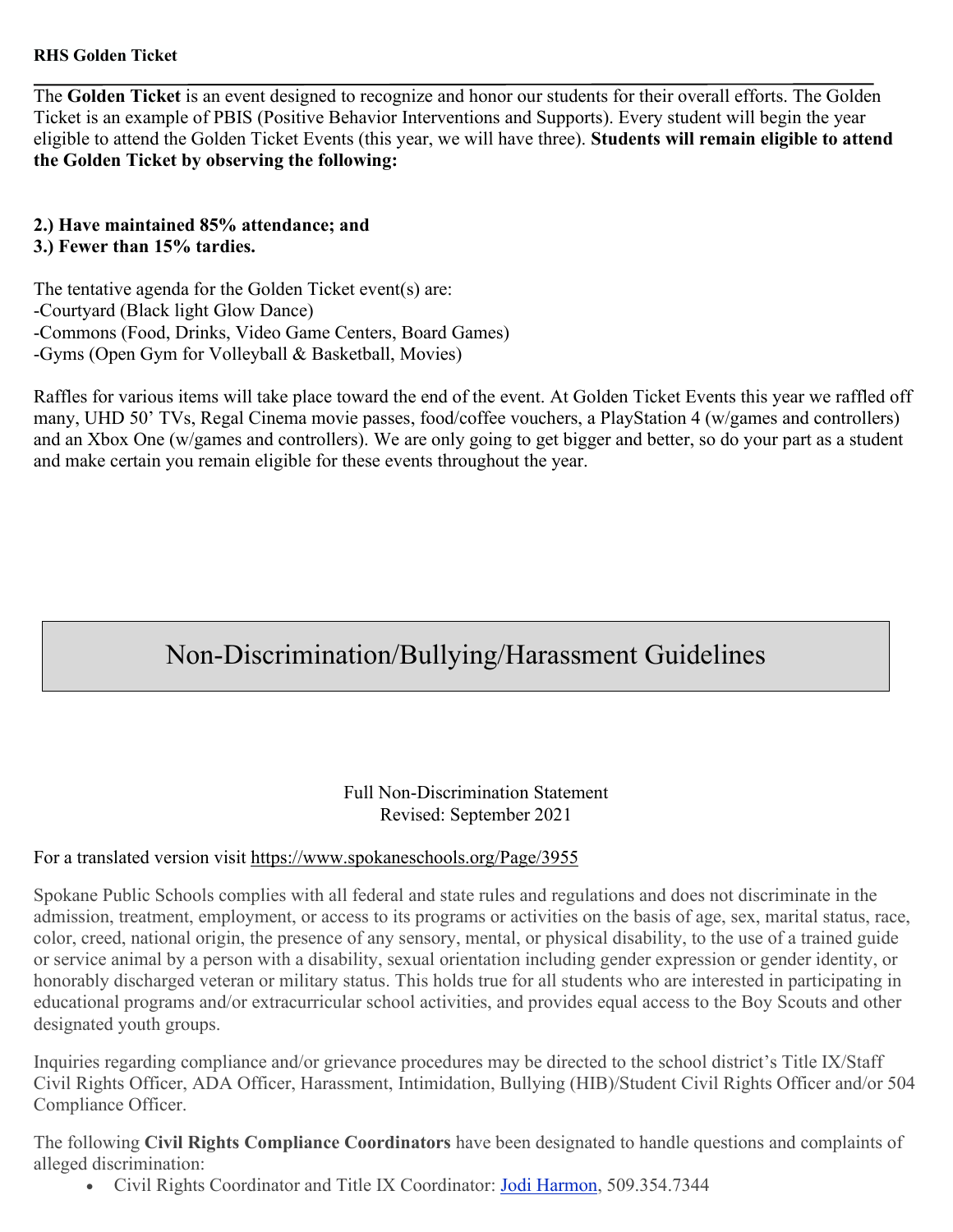• Section 504 Coordinator: [Melanie](mailto:MelanieSm@spokaneschools.org) Smith, 509.354.7284

# **Other district contacts**:

- ADA Officer: Stephanie Busch, 509.354.5993
- Affirmative Action Officer: Nancy Lopez-Williams, 509-354-5651
- AHERA Officer: Robert Findley, 509.354.7143
- ALE Officer: Heather Bybee, 509.354.7361
- Certification Officer: Cindy Coleman, 509.354.7318
- Claims Agent: Rebecca Doughty, 509.354.7298
- Contract Officer: Cindy Coleman, 509.354.7318
- Copyright Compliance Officer: Mark Martell, 509.354.7212
- Equal Opportunity Officer: Nancy Lopez-Williams, 509-354-5651
- Harassment, Intimidation, Bullying (HIB)/Student Civil Rights Officer: Melanie Smith, 509.354.7284
- Personnel Officer: Nancy Lopez-Williams, 509-354-5651
- Public Records Officer: Terri LeFors, 509.354.7395
- Safety/OSHA/WISHA Officer: Rebecca Doughty, 509.354.7298
- Secretary, Board of Directors: Adam Swinyard, 509.354.7268

**Address**: 200 N Bernard Street, Spokane 99201-0282.

You can report discrimination and discriminatory harassment to any school staff member or to the district's Civil Rights Officer, listed above. You also have the right to file a complaint (see below).

- Spokane Public Schools Policy 3210: [Nondiscrimination](https://weba.spokaneschools.org/polpro/View.aspx?id=619)
- Spokane Public Schools Procedure 3210: [Nondiscrimination](https://weba.spokaneschools.org/polpro/View.aspx?id=620)

# **Unlawful Discrimination**

Allegations of discrimination should be reported to your child's teacher or principal immediately. This will allow the school the opportunity to address your concerns and resolve the situation as soon as possible. Unlawful discrimination is the unfair or unequal treatment of a person or a group because they are part of a defined group, known as a protected class. Discrimination can occur when a person is treated differently, or denied access to programs, services or activities because they are part of a protected class. Discrimination can also occur when a school or school district fails to reasonably accommodate a student or employee's disability. A protected class is a group of people who share common characteristics and are protected from discrimination and harassment by federal and state laws. Protected classes defined by Washington state law include: sex, race, color, religion, creed, national origin, disability, sexual orientation, gender expression or identity, honorably discharged veteran or military status, or the use of a trained dog guide or service animal. If you are unable to resolve your concerns with your child's teacher or principal, contact Melanie Smith, Harassment, Intimidation, Bullying (HIB)/Student Civil Rights Officer, (509) 354-7284, [MelanieSm@spokaneschools.org](mailto:MelanieSm@spokaneschools.org) to discuss your concerns or to file a complaint. If you cannot resolve your concern with the school, you may wish to file a formal complaint with the school district. Procedure 3210 provides the procedure for filing a discrimination complaint. **There are three (3) steps:** *Step 1:* Complaint to School District Superintendent, *Step 2:* Appeal to the School Board, and *Step 3:* Complaint to OSPI. The instructions on how to follow these steps may be found at [k12.wa.us/policy-funding/equity-and-civil-rights/complaints-and-concerns-about](http://k12.wa.us/policy-funding/equity-and-civil-rights/complaints-and-concerns-about-discrimination)[discrimination.](http://k12.wa.us/policy-funding/equity-and-civil-rights/complaints-and-concerns-about-discrimination)

## **Sexual Harassment**

Students and staff are protected against sexual harassment by anyone in any school program or activity, including on school campus, on the school bus, or off-campus during a school-sponsored activity. Sexual harassment is unwelcome behavior or communication that is sexual in nature when; a student or employee is led to believe that he or she must submit to unwelcome sexual conduct or communications in order to gain something in return, such as a grade, a promotion, or place on a sports team, or any educational or employment decision, or; the conduct substantially interferes with a student's educational performance, or creates an intimidating or hostile educational or employment environment. You can find a copy of the district's policy and procedure 5011 on the district's website [www.spokaneschools.org,](http://www.spokaneschools.org/) at your school, or Human Resources. Individuals who believe there has been a violation of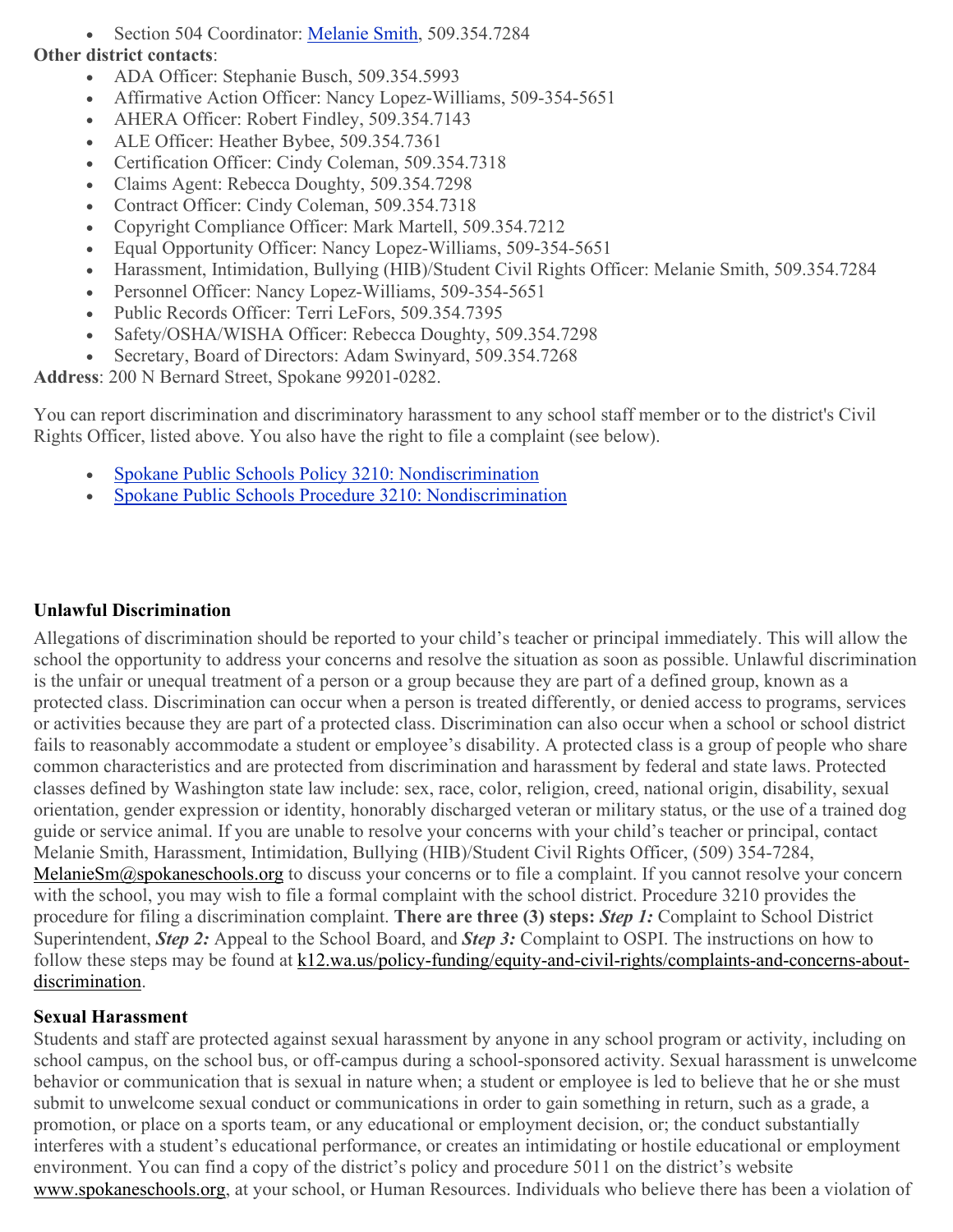policy are encouraged to report to any school staff member, contact their building administrator, or contact Jodi Harmon, Title IX/Staff Civil Rights Officer, at (509)354-7269. Further information and instructions on how to file a formal complaint can be found at [https://spokaneschools.org/domain/182.](https://spokaneschools.org/domain/182)

# **Complaint Options: Discrimination and Sexual Harassment**

If you believe that you or your child have experienced unlawful discrimination, discriminatory harassment, or sexual harassment at school, you have the right to file a complaint.

Before filing a complaint, you can discuss your concerns with your child's principal or with the school district's officers: Title IX/Staff Civil Rights Officer, Jodi Harmon, (509) 354-7269 \*Harassment, Intimidation, Bullying (HIB)/Student Civil Rights Officer, Melanie Smith, (509) 354-7284 \*504 Compliance Officer, Melanie Smith, (509) 354-7284 \* ADA Officer, Stephanie Busch, (509) 354-5993 \* Affirmative Action Officer, Nancy Lopez-Williams, (509) 354-5651 \* Equal Opportunity Officer, Nancy Lopez-Williams, (509) 354-5651

# **Complaint to the School District**

- 1. **Write Out Your Complaint:** In most cases, complaints must be filed within one year from the date of the incident or conduct that is the subject of the complaint. A complaint must be in writing. Be sure to describe the conduct or incident, explain why you believe discrimination, discriminatory harassment, or sexual harassment has taken place, and describe what actions you believe the district should take to resolve the problem. Send your written complaint—by mail, fax, email, or hand delivery—to the district superintendent or civil rights compliance coordinator.
- 2. **School District Investigates Your Complaint:** Once the district receives your written complaint, the coordinator will give you a copy of the complaint procedure and make sure a prompt and thorough investigation takes place. The superintendent or designee will respond to you in writing within 30 calendar days—unless you agree on a different time period. If your complaint involves exceptional circumstances that demand a lengthier investigation, the district will notify you in writing to explain why staff need a time extension and the new date for their written response.
- 3. **School District Responds to Your Complaint:** In its written response, the district will include a summary of the results of the investigation, a determination of whether or not the district failed to comply with civil rights laws, notification that you can appeal this determination, and any measures necessary to bring the district into compliance with civil rights laws. Corrective measures will be put into effect within 30 calendar days after this written response—unless you agree to a different time period.

## **Appeal to the School District**

If you disagree with the school district's decision, you may appeal to the school district's board of directors. You must file a notice of appeal in writing to the secretary of the school board within 10 calendar days after you received the school district's response to your complaint. The school board will schedule a hearing within 20 calendar days after they received your appeal, unless you agree on a different timeline. The school board will send you a written decision within 30 calendar days after the district received your notice of appeal. The school board's decision will include information about how to file a complaint with the Office of Superintendent of Public Instruction (OSPI).

## **Complaint to OSPI**

If you do not agree with the school district's appeal decision, state law provides the option to file a formal complaint with the Office of Superintendent of Public Instruction (OSPI). This is a separate complaint process that can take place if one of these two conditions has occurred: (1) you have completed the district's complaint and appeal process, or (2) the district has not followed the complaint and appeal process correctly.

You have 20 calendar days to file a complaint to OSPI from the day you received the decision on your appeal. You can send your written complaint to the Equity and Civil Rights Office at OSPI. You can do this in the following methods.

- Email: Equity $@k12$ .wa.us
- Fax: 360.664.2967
- Mail or hand deliver: PO Box 47200, 600 Washington St. S.E., Olympia, WA 98504-7200

## **Harassment, Intimidation or Bullying (HIB)**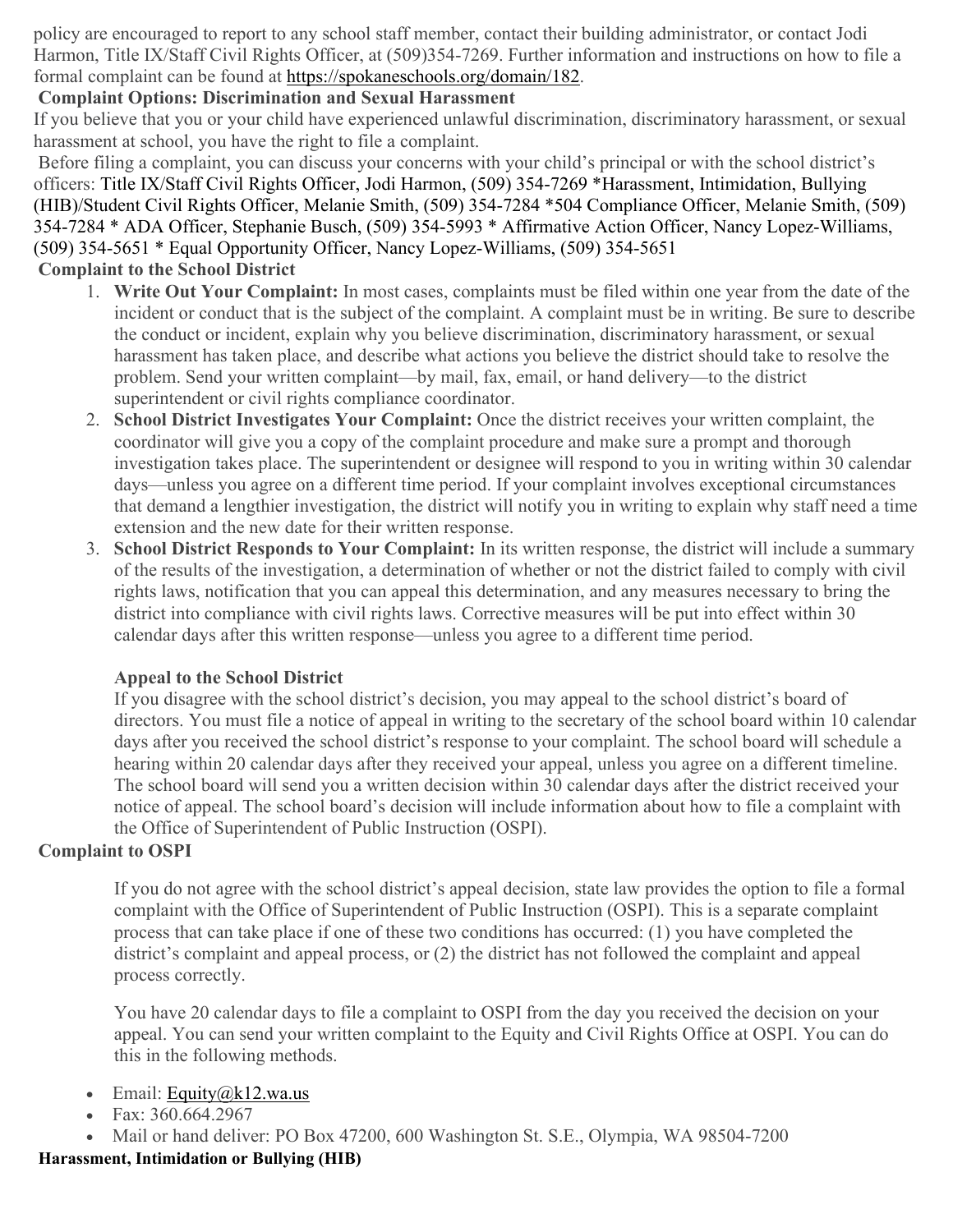Washington State law prohibits harassment, intimidation, or bullying (HIB) in our schools. The law and Policy and Procedure 3207 defines harassment, intimidation or bullying as any intentionally written message or image including those that are electronically transmitted— verbal, or physical act, including but not limited to one shown to be motivated by race, color, religion, ancestry, national origin, gender, sexual orientation, including gender expression or identity, mental, physical or sensory handicap, or other distinguishing characteristics, when an act physically harms a student or damages the student's property; has the effect of substantially interfering with a student's education; is so severe, persistent or pervasive that it creates an intimidating or threatening educational environment; or has the effect of substantially disrupting the orderly operation of the school. Schools are required to take action if students report they are being bullied, and any district staff member can take the report. Individuals who believe there has been a violation of policy are encouraged to contact their building administration or HIB/Student Civil Rights Officer, Jodi Harmon 354-7306. Further information and complaint forms can be found at [spokaneschools.org/nondiscrimination.](http://spokaneschools.org/nondiscrimination)